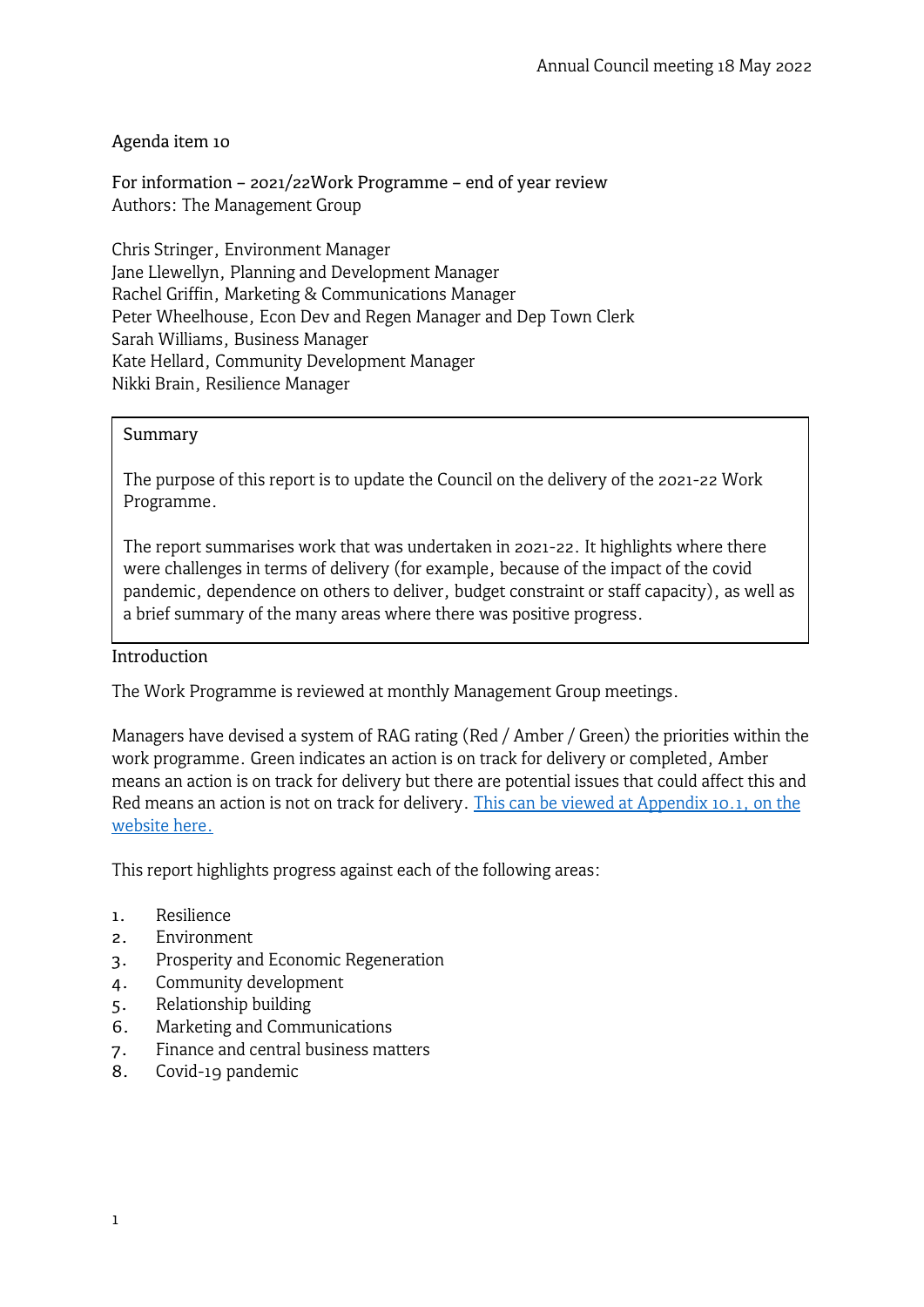### 1. Resilience

## Transport

- Entered into a contract with Sustrans to develop the design for the School Streets project on Oakfield, Nunney & Park Roads. Community co-design sessions were held throughout September and October 2021 which informed the draft design developed by Sustrans. While the project was delayed as Somerset County Council worked to confirm arrangements for delivery from their side as the Highways Authority, we were given the go-ahead to consult on the draft in April 2022. Next step will be to incorporate feedback from the consultation to create a final design for implementation in Spring 2023 at the latest.
- Began the process of developing a Local Walking and Cycling Infrastructure Plan (LCWIP) for Frome, working with Somerset County Council. This work is due to be completed in 2022.
- Active Travel Challenge took place with schools once again in September as part of Great Big Green Week
- We relaunched the hire of our e-bikes with Pronto Bikes and created new leaflets/ promotional campaign which has led to an increase in interest
- Launched "Cycle Together," an e-bike trial and cycle confidence scheme as part of the Green & Heathy Futures programme. Over 50 people have taken part in the programme so far.

## Energy

- Secured Salix 0% loan for LED lighting at Town Hall and installation of 10kW of solar PV which was installed in May 2022. The estimated cost saving of these measures is £2500/year, with an estimated carbon saving of  $3.64$  tonnes per year.
- Developed the Healthy Homes project as part of Green & Healthy Futures programme. To date, 230 people have received energy advice through the drop-in sessions with the Centre for Sustainable Energy, and 20,000 texts and 740 letters have been sent to patients by the Medical Practice. As a result, referrals to CSE have increased by 50% from pre-project levels.
- Led on a successful bid to the Community Renewal Fund for the Somerset Retrofit Accelerator pilot project, working with other Town and District Councils in Somerset. 13 Frome households have benefitted from a discounted home Retrofit Plan, and there is hope the project can be scaled up beyond the pilot period.

## Zero waste

- Plastic Free. Period. campaign funded by Mendip's CEE Fund and delivered in partnership with Frome Medical Practice. Community wide campaign encouraging use of sustainable menstrual products – workshop 3rd February, free period pants distributed via Fair Frome, discounts from local shops and online for residents who pledge. Positive Period workshops delivered to 4 middle schools in town reaching over 1000 students.
- 5 new businesses signed up to Plastic Free Communities award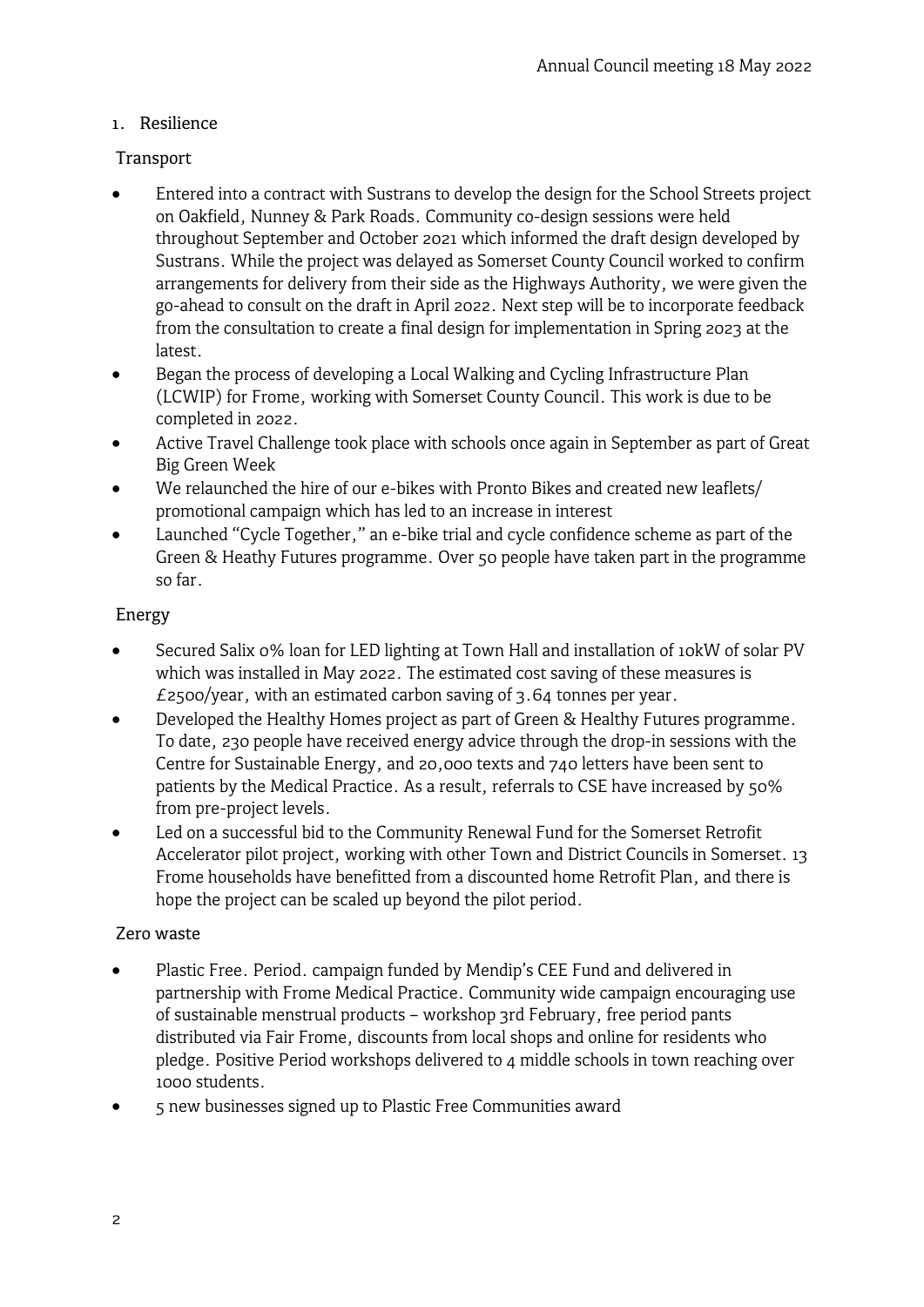## Biodiversity

- Declared an Ecological Emergency which has led to closer working between the Resilience and Environment teams at the Council.
- Partnership wildlife mapping project with Somerset Environmental Record Centre (SERC) to establish town-wide baseline for biodiversity in our green spaces and in private gardens. Encouraging people to get outdoors, connect with nature and take positive actions for wildlife.
- Supporting the Wild Bunch, a new nature friendly gardening group

## Climate Change

- Updated FTC's Climate & Ecological Emergency Strategy and information pages
- Launched a new Climate Action Group for Frome, which enables the Resilience team to engage with the community around our work and support closer working with existing groups. First meeting had over 50 attendees online.
- Wider project support for Green & Healthy Futures programme

# 2. Environment

As ever, we've dedicated time to the maintenance of the parks and green spaces that we look after – and also to making improvements, often based on ideas coming from the town.

And this has resulted in a successful balance whereby we're setting high standards for the upkeep of these spaces; yet also making improvements and changes.

Sometimes the changes are smaller and go relatively unnoticed; like new bins and benches going in.

Sometimes though, the Rangers support and lead much bigger projects – like the recent work at the Showfield for the upcoming Jubilee.

Similarly, we've planted or supported the community to plant approaching 5,500 trees in the last few months.

Sometimes this has been just one or two new trees in a space.

But sometimes it's been new hedgerows and new orchard trees to change the look, feel and flow of a space.

All of which has made for a busy year:

- New planting around the bandstand in Victoria Park
- Ranger-made sand pits at Packsaddle play area and in Victoria Park
- The blossom circles at the Showfield now added to as part of the Jubilee project here
- Planted Frome's first Tiny Forest at Egford Lane
- New bins around the town (supplied by us; and checked and emptied by MDC)
- New benches in lots of spaces, including North Parade and Rodden Meadow
- Fitted bag dispensers for dog owners and dog walkers in some of our spaces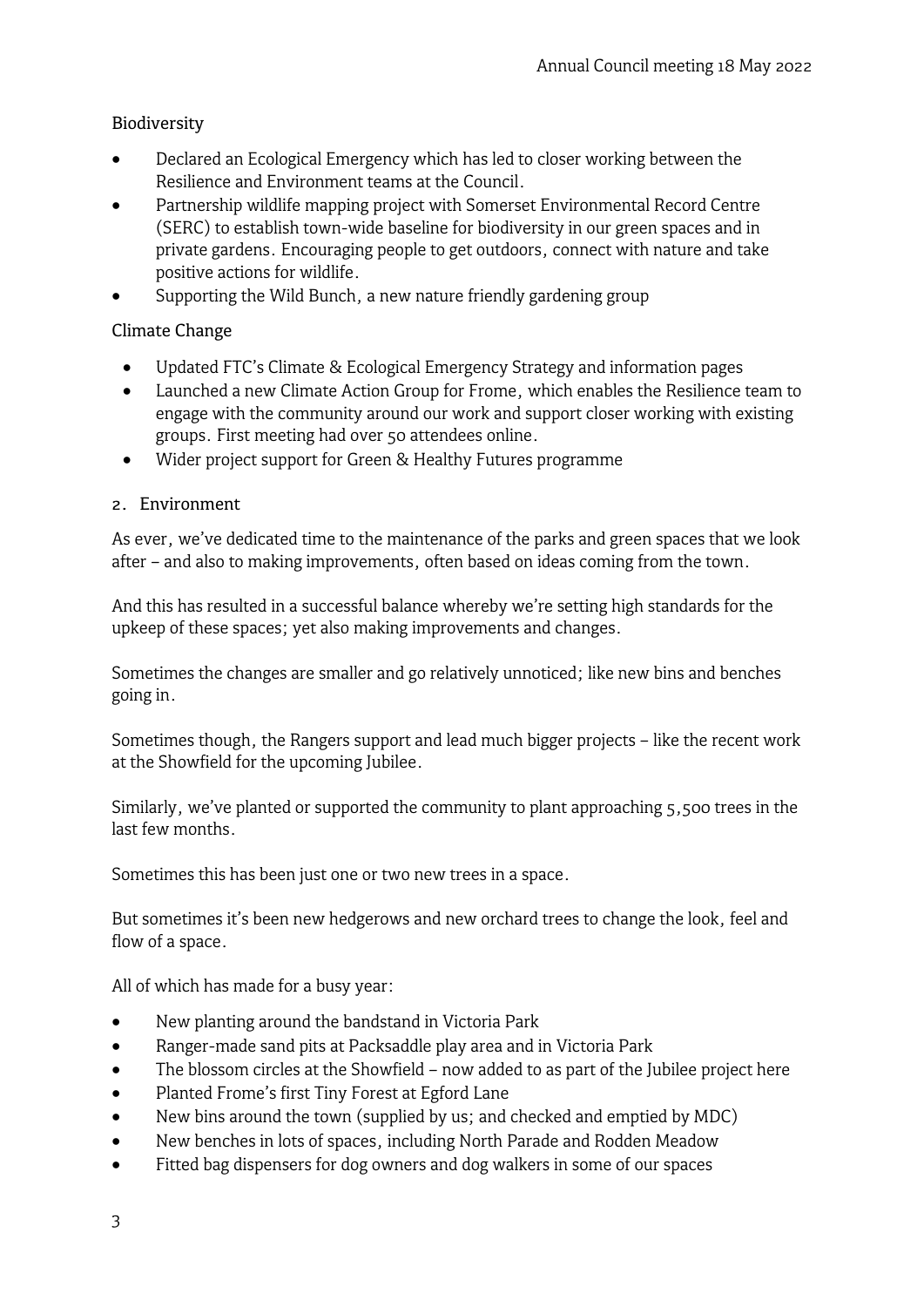- Discussions with MDC and SCC about weeds and weed management across the town
- Hedge planting around the play area at the Showfield
- The town's speed indicator device (SID) is now being used around the town; with data then being shared with Community Speed Watch, SCC and the Police
- Continuing to make bird and bat boxes for the trees in our parks and now making hedgehog homes, too
- Together with Froglife and FROGS, we've created a wildlife pond next to the Roundhouse
- Discussions with MDC about the possible transfer of some more green spaces to FTC
- Together with the Community Development team, lots of discussion about ideas for the space - and a community football event - at Egford Lane
- Reviewing the safe working practices for the Rangers including coronavirus risk assessments
- Reinstatement works to the grass and the ground in Mary Baily
- Creating new wildflower areas along the edge of the Mary Baily playing field
- Conversations with MDC about the rough sleepers in the spaces we look after

And this happens alongside the seasonal work and day to day work of things like grass cutting; hedge cutting; tree works; and play checks.

3. Prosperity and economic regeneration

## Planning & Development

- Since April 2021, the Planning Committee has been consulted on and responded to 325 planning applications ranging from works to trees and householder extensions to large housing developments. We have also considered some significant applications, including 3 allocation sites at Little Keyford, Sandy's Hill Lane, Innox Hill, Marston Gate the Saxonvale applications, these applications alone propose 990 new houses.
- In relation to the Saxonvale application on behalf of MDC, FTC has explored the potential for bringing the vacant former Western Warehouse and adjoining buildings back into productive use for cultural/community purposes. An application to the Government's Community Renewal Fund was made in 2021 to secure seed corn funding to undertake a detailed feasibility study. The application was unsuccessful, and the project is paused due to a lack of funding, but a brief is in place should this project be revived at some point in the future.
- Several of the applications considered in the last year have been locally controversial and the Planning Committee has worked with both applicants and residents to try and help resolve the issues. This includes working with various community groups and developers.
- Now that we are holding hybrid meetings, there continues to be good attendance at the meetings, with some people still choosing to attend online. For the Mayday Saxonvale meeting we had over 100 people attending the meeting, with 70 online. We have also had pre-application discussions with developers and householders, meeting on site where possible. We continue to make representation at the Mendip District Council Planning Board and Council meetings.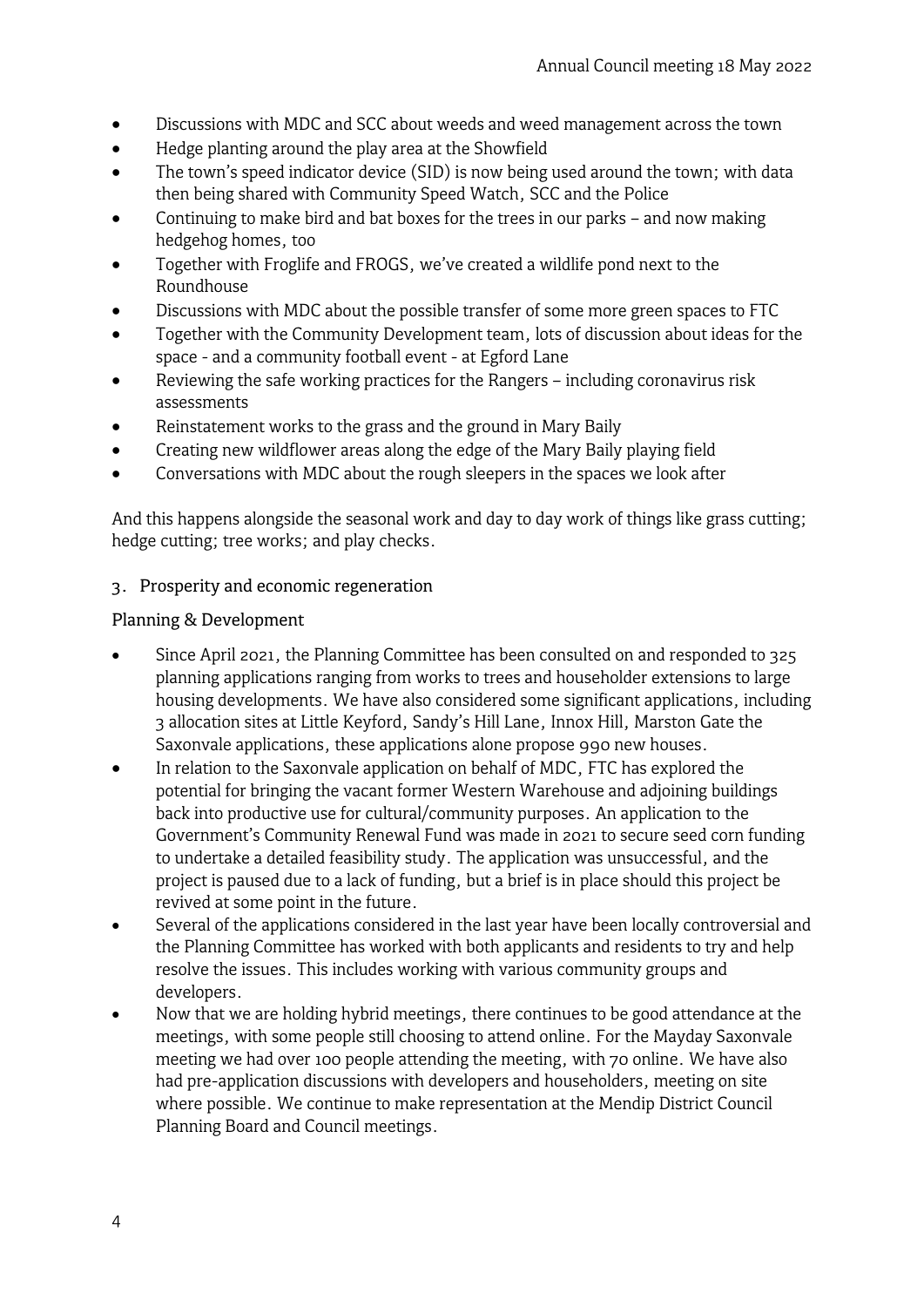- General enquiries for help and advice on planning and other related matters continue to increase, this is due in part to the fact that Mendip planners have had a reduced capacity and are not readily accessible.
- We worked closely with the Frome Area Community Land Trust, supporting them with planning advice and information, when needed and attending regular meetings.
- Working with Nikki Brain, Resilience Manager, a Climate Emergency Planning Guide was produced and adopted by FTC. Whilst this guide cannot be enforced as policy, it sends a clear message to developers about what the Town Council expects to see for all new development. We have also responded to Mendip's consultation on their Supplementary Planning Guide on sustainability, suggesting that they should adopt our document.
- Following increasing concerns about transport issues throughout the town and the impact of new development, we set up a Transport Strategy working group with MDC & SCC. Work has started on Transport Strategy (Vision document), but this is dependent on external funding for completion.
- Phase 3 of the Market Place improvements, to provide additional seating and planters has progressed and contractors have now been appointed.

# Vocational Training

The Vocational Training steering group continue to meet up every 6 weeks, for the training providers and group members to update each other and discuss challenges and opportunities and promoting apprenticeships and traineeships, and supporting local businesses develop staff skills and individuals wanting to learn new skills to enter or reenter the workforce.

## Business Support

Continued work to support economic recovery incl. business surveys, advice/information to businesses, showcasing independent businesses, Festival of Commerce in partnership with Frome Chamber. Work progressing as planned with exception of Festival of Commerce which has been postponed until 2022.

The Business Bulletin has continued to be the main channel for circulating relevant business information out to local businesses. We ensure content is balanced between national support and advice, such as business grants and central Government schemes as well as highlighting more locally driven support, including business events and initiatives organised by Frome Town Council, Frome Chamber of Commerce and Edventure.

The Discuss & Do business events run by Frome Town Council and Frome Chamber of Commerce have continued and are now face to face again, training events include, growing your business and funding, taking on your first employee and Streams of income using different types of content.

The Good Business framework visits have now started again, working with the Resilience Manager, we have visited businesses through the Good Business initiative to learn more about their business needs and discussing ways to improve their environmental impact and how to help support the prosperity of the town.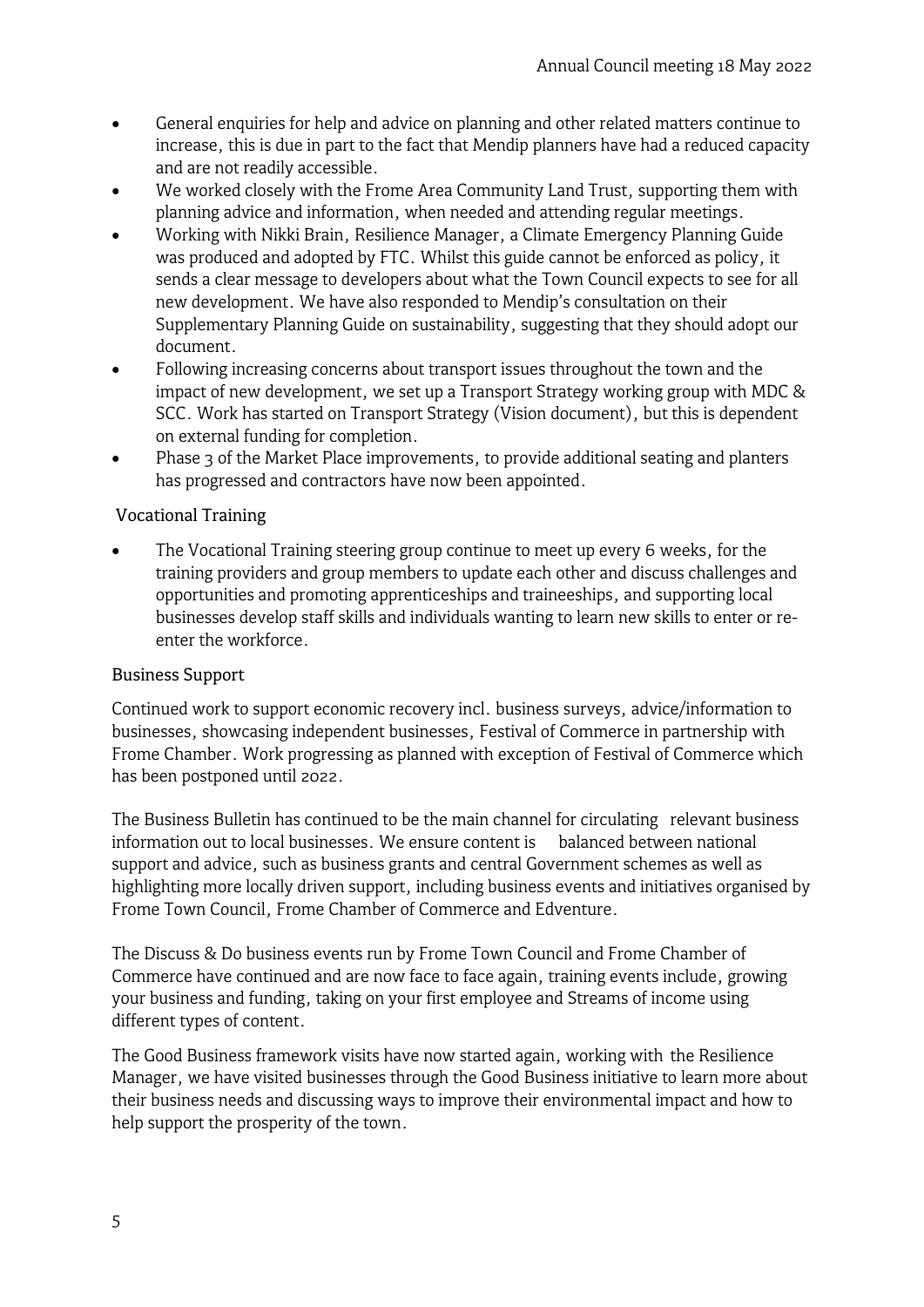The annual Benchmarking event, researching with town centre businesses and visitors to benchmark performance of town centre against similar towns elsewhere, was put on hold last year due to lockdown.

### 4. Communities

Over the last year the Community team have taken an enabling role in streets, with community organisations and across their work to support children, young people and their families.

### Children, young people and their families

- [FIND Frome](https://www.frometowncouncil.gov.uk/find/) is an online resource for residents in the Frome area detailing clubs, activities and services available to children, young people and their families across Frome. To date this platform has over 17k page views with the following being popular pages: activities for 0–5-year-olds, clubs and hobby groups, family support and advice, holiday activity providers, mental health support and bullying and cyberbullying.
- Working with Frome College our project officers have developed a new voluntary role for young people participating in the Duke of Edinburgh awards scheme. The Find ambassadors have supported the promotion of FIND at events throughout the summer.
- We continue to review services and identify gaps in provision and have had a particular focus on working with strategic county leads and local partners to address issues.
- Play Strategy for Frome: Children's Scrapstore Bristol developed a Play Strategy for Frome, which can be read [here.](https://www.frometowncouncil.gov.uk/your-community/community/choose-play/) The strategy provides a framework for developing inclusive provision for children, young people and adults alike; both in our parks and open spaces but also building a manifesto for play to enhance opportunities for everyone across the town.
- Make It Happen: a participative conference for year 8 pupils in the town was delivered in March this year, engaging young people in practical action and skills learning to support the to actively participate in their communities and the democratic opportunities in Frome to help shape their collective and individual futures.
- Link and Learn is a community training programme for practitioners, parents and other interested residents who are looking to help themselves and each other … issues such as talking about mental health and accessing support and how to positively manage tricky conversations.
- Young People's Mental Health Forum: FTC now facilitate and service this practitioners forum which aims to ensure a robust and comprehensive offer for children and young people in Frome across all stages of their mental health needs.
- Commissioning services: This year we have commissioned Woodland tribe, Purple Elephant, The Pod and Young Somerset deliver direct services for Children, Young People and their families to initiate new projects and develop sustainable solutions for the future.

### Community Development

- Over the course of this year, we have continued to build a model of community development in Frome which supports mutual aid and positive activity at a street level.
- Over 100 street level groups are now registered with FTC, and more are forming across the town.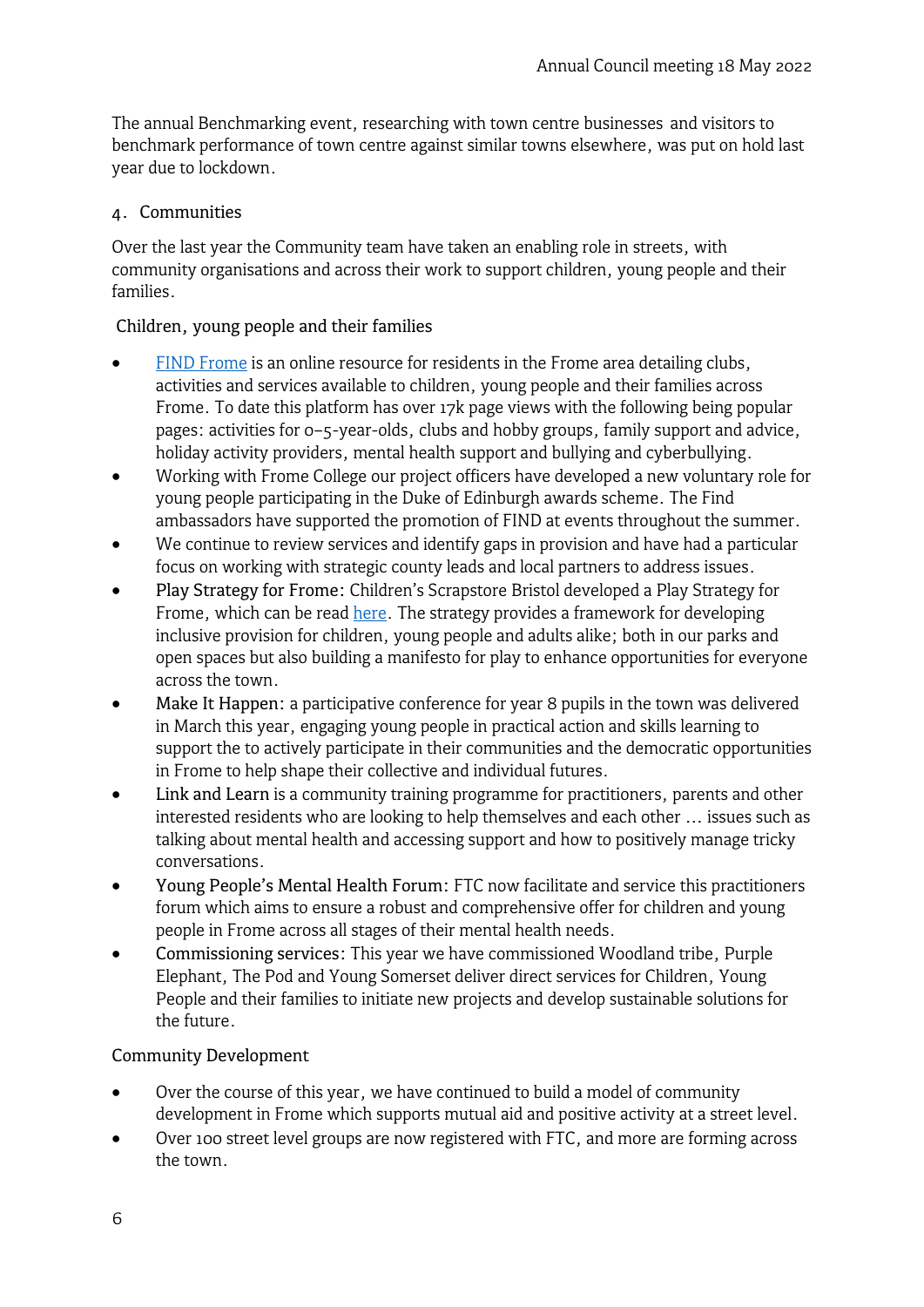- Neighbourhood Network: Street level groups share ideas, aspirations and tips through the Neighbourhood Network, supported by our Community Development Officer.
- Street and Neighbourhood groups are also actively participating in projects and initiatives centred around parks and open spaces, trees, sustainability and resilience. It is now possible to close a street through a simpler, streamlined, process for playing out and street parties and the network have, supported by FTC, hosted a series of training and information sessions for groups to support these and other initiatives.
- Restorative Let's Talk: A new initiative for this year has been the growth of a group of residents focused on developing a restorative approach to managing neighbourhood disputes. Following a series of restorative training sessions, the group have continued to meet on a regular basis building on their ambition to develop a wider community approach to positive conversations, with further community training opportunities and the development of resources.
- Wild Bunch: The Wild Bunch is an active group, supported by FTC to better support wildlife in our neighbourhoods and shared open spaces. They have run a series of practical activities and information sessions over the last six months with a focus on gardening for wildlife, including bird box building, help for hedgehogs and creating wildflower meadows.

# Support for Community Organisations

We have continued to share information through the Community Groups Newsletter, loan resources to support the delivery of community events and projects and meet regularly with partner organisations to ensure the 120 plus groups we have in the town are resilient and sustainable.

We have also met with representatives of new and existing projects offering support and advice, regarding funding, business planning, training for trustees, wider organisational and practical support, to continue to build a broad offer for the residents of Frome.

## Grants

This year our grants totalled  $E$ 137, 163 with Community Grants of  $E$ 70, 473, Mayors Grants of  $£3,690$  and Substantial Grants of  $£63,000$  going to support the delivery of grass roots and larger scale projects and activity across the town, in accordance with the strategic ambitions of FTC to enhance and improve the lives of residents in Frome.

## 5. Marketing and Communications

The Marketing & Communication area of work continues to have a prolific output delivering our own projects within the strategic objectives of FTC and working across the entire team to deliver high quality communications and events.

Increasing the information output of the Council for the purposes of well-being and civic pride – this small sentence represents a vast majority of our work as we work to ensure a solid professional output to support all FTC projects.

• All channels continue to be used to support all the projects that the Town Council is undertaking from print to online digital content. We have written nearly 260 articles across the year to support the work of the team, including 66 ticketed events with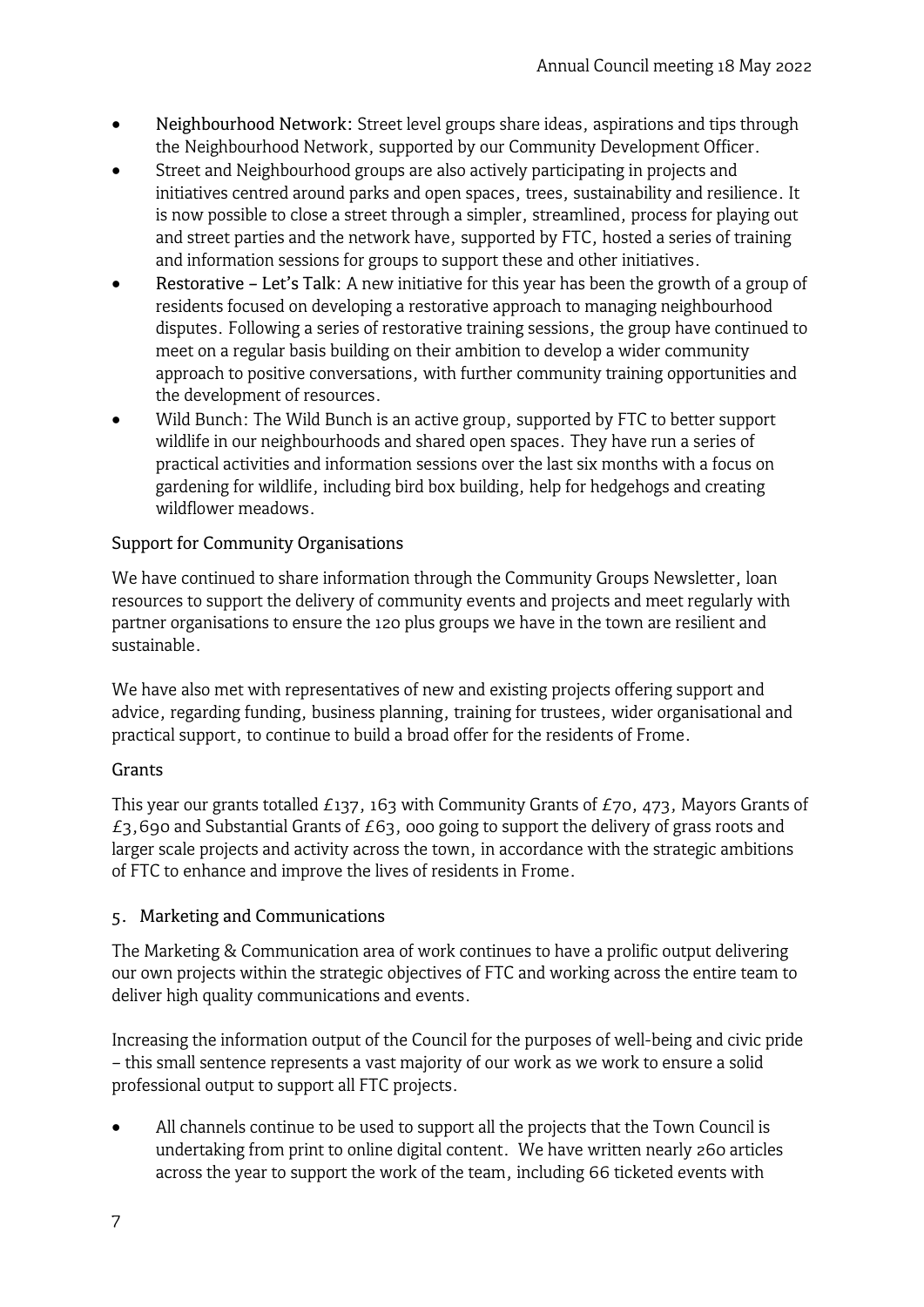press, art working and marketing going through out channels, as well as our larger non ticketed events and council and committee meetings.

- We have a significant increase in Social Media output, through a clear and developed digital strategy, a rethink in tone and an increase both in click through and hammock rates
- Noticeboard ambassadors are back and up and running servicing our 22 noticeboards throughput the town – this service not only support our own work but also the work of other events and community groups throughout the town
- We now have 8 newsletters which include the Town Clerks update we have a new piece of work to enable easier more engaging sign up

### Improving the image of the town through the visitor experience

This element of our work promotes civic pride and supports our visitor offer, events and spaces, walking and cycling and independent businesses. It is a whole package which includes a website, and the information point, and a newly structured social media.

- This year we have largely focussed on supporting and promoting businesses and walking and cycling and new sections of the Discover Frome website, both for families and to promote makers as a top reason for visiting Frome. The number of website views are still not up to pre pandemic heights, but we will continue to work on that with the rebirth of Discover Frome social media to steadily support it.
- This has coincided with the consolidation of the Discover Frome Information Point at the Black Swan by a move to the Round Tower which has enabled to be featured. Other elements of this project have been more difficult to get off the mark - so that the Discover Frome Makers Market now won't be delivered and the Discover Frome Makers windows, a project to improve the appearance of closed shop windows, is delayed.

### Participation and engagement

We continue to have participation and engagement as the underpinning principle of all our work:

PB Town Vote asked community groups to pitch for their street level projects – 11 projects were funded and are in the process of being delivered.

- Participatory budgeting Events Last year only one PB event, the Young Somerset Skate event managed to take place. The other events are no longer viable despite our best efforts.
- This year however we expect a bumper crop: Children's Festival, The Kindness Festival, Caravan Arts and Somerset food Trail will receive funding this year following are vote in March.
- The People's Budget Jubilee also took place in the spring with the Blossom Circle as the winner
- The Make it Happen youth conference enable all year 8 attendees to vote in the People's Budget Event – Interestingly for the first time their thoughts diverged from the wider population, so it was even more important than ever that they were able to Have their say.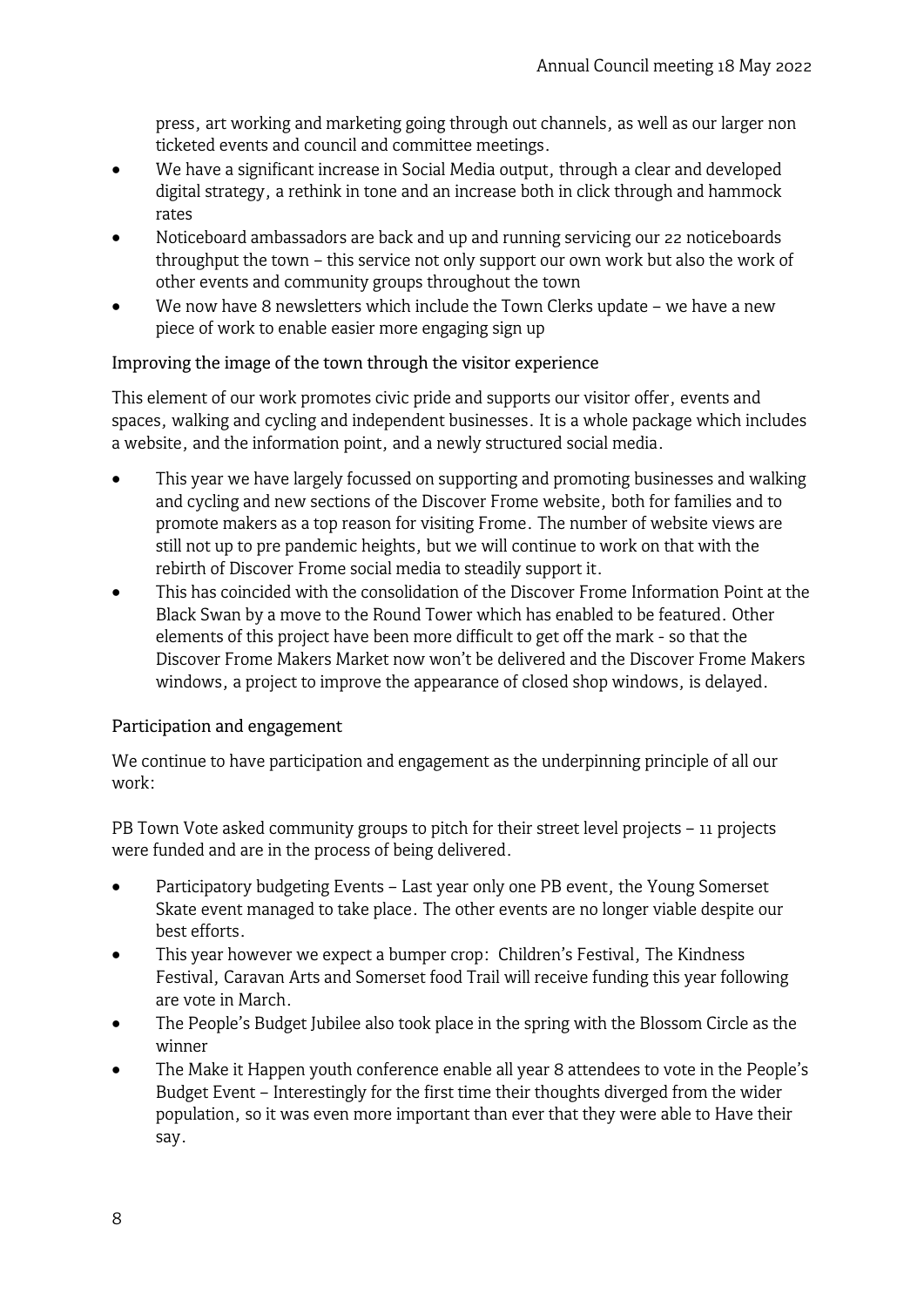# Events

Events are an important element of our Communication and Marketing strategy allowing us to engage both with the community in a different way but also as an outreach tool for increased participation. They are a great way of garnering public opinion. And it's fair to say last year saw us move back to events, albeit outside

- Some elements of the work programme events were cancelled or postponed. It was not the year to have a conference, or a business festival and we were due to deliver a History Festival with partners from FSLS and the Museum, which is delayed. The Business Festival with Frome Chamber of Commerce, Visitor conference with Visit Somerset and have yet to be reframed
- This did allow for other unplanned events to go ahead taking advantage of the appetite to be outside: With the budget we delivered Picnic in the Meadow and Play day - work that supported the play strategy work and got people out in our parks and open spaces.
- We were also able to deliver Great Big Green Week an excellent event with nearly 50 events - including events that we delivered across the FTC team – walks and cycles, a Plastic free picnic, We Feed Frome – a food producers' event at The Station, the birth of the Wild bunch, and to a lesser success Improve Don't Move. We have already begun planning for the next one and are encouraging partners early to reach for an even more eclectic programme.
- Our Walking Festival, Remembrance and the Christmas Lantern Parade were also back which was a tremendous success, saw over 3500 people come into the town centre – and where for the first year we managed to get all the lanterns into the town in one go – a real feat of crowd management
- Our celebration of International Women's Day this year was also delivered in a slightly different way due to workload. The day was marked by Frome Families for Future doing a fun pop-up stall promoting Plastic free Periods, Dawn Denton delivering a special series of Lightening Talks; and the promotion of Frome Museum opening of 'Celebrated women of Frome."
- Some events, like Frome Busks, this year delivered in partnership with Frome College are a joy to return to. Others such as Fiverfest in October was not well supported this time round by the businesses and won't be revisited in that format, and we delivered an online market space again this year. A huge success last year, this year not so much and so we have moved on to support these small maker businesses with our Discover Frome Maker work
- Glow in the park was the jewel in the crown, the first ever live audience Drone show, representing an enormous body of work, it really captured the imagination of the town and is an excellent example of us taking advantage of opportunities as they arise and Frome leading the way forward.

# Town Hall

- The Town Hall was half-mast for most of the year with most of the staff working from home. However, the return of statutory services and tenants after the first half of the year has meant that the Town Hall developed a new rhythm throughout the year until by March this year it really felt in some way back to a normal.
- There have been many highlights, but the weddings remain the most joyous of events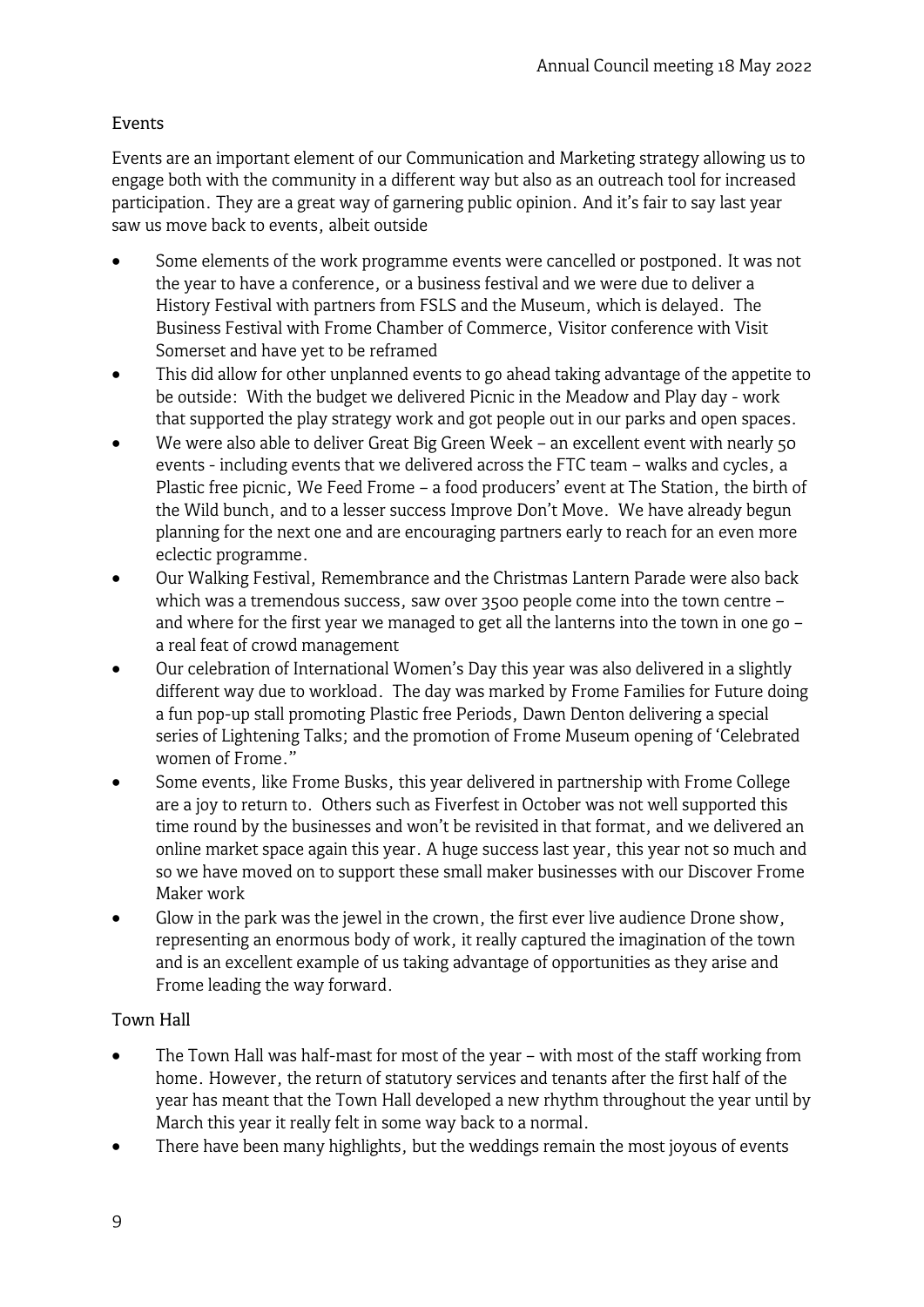- Substantial work has been completed on the roof, with other renovations this year to include the windows, the lights and the electrical supply as well as ensuring that all the general maintenance and contract renewal tasks are completed
- The in-house Cleaning Staff have proved to be a valuable asset to the everyday working of the Town Hall, continuing to do an extraordinary job of adapting to whatever is thrown at them in terms of new processes. The expansion of the team to include a cleaner for the Town Hall and Victoria Park at the weekends has also been successful.
- The support stewards team continue to go from strength to strength to support the Town Hall and wider events as we continue to address the TOIL issue whilst continuing to deliver a quality experience.

#### 6. Finance and central business matters

### Budget, Precept, Audit & Finances for 2022-23

The financial year ending March 2022 is reported separately at this meeting under the Annual Return 2021-22. Overall, the year ended 12% underspent to budget in the second year of the Covid-19 pandemic with further lockdowns and subsequent opening up. We propose to carry forward some of these works to 2022-23 through Ear Marked Reserves (EMRs) and to save the remaining surplus in the General Reserve. We end the year with increased reserves to support new projects, a sufficient 2022-23 budget and EMRs to continue progress with the Work Programme through to 2023 when the next WP revision is due.

#### Internal Auditors

The Internal Auditors were entirely satisfied with their investigations during the year and the Annual Governance Statement & Return will be submitted to the External Auditors following approval at this meeting. Their response would be expected around late August 2022. Hannah Paniccia, FTC's Assistant Finance Officer, has managed the bookkeeping and financial controls brilliantly throughout the year, ensuring all staff conform to published protocols and remain aware of their budgets on a regular basis.

### Risk Register & Financial Regulations

The risk register was reviewed by Hannah Paniccia, Chris Stringer and Sarah Williams and approved by Council in January 2022. The Financial Regulations have been reviewed by Sarah Williams and are to be approved at this meeting.

#### Ethical banking research

We opened a new current account with Unity Trust bank to trial bulk BACS payments. However we have been unable to obtain satisfactory customer service access prior to trialling and have to wait for good communication to be in place before trusting even a short list of financial transfers. Cllr Anne Hills has also experienced Unity Trust's Customer Services and is in agreement that it needs improving before we can reliably consider moving our current account transactions across to it. We will contact Triodos again to see how their bulk BACS payment arrangements are developing.

### IT, VOIP & video conferencing

Building on the progress made during the first year of Covid-19, we now have good video conferencing and live stream facilities available in three meeting rooms of the Town Hall plus the main Chamber. We can offer Zooms, Zoom Rooms and TEAMS meetings in all the areas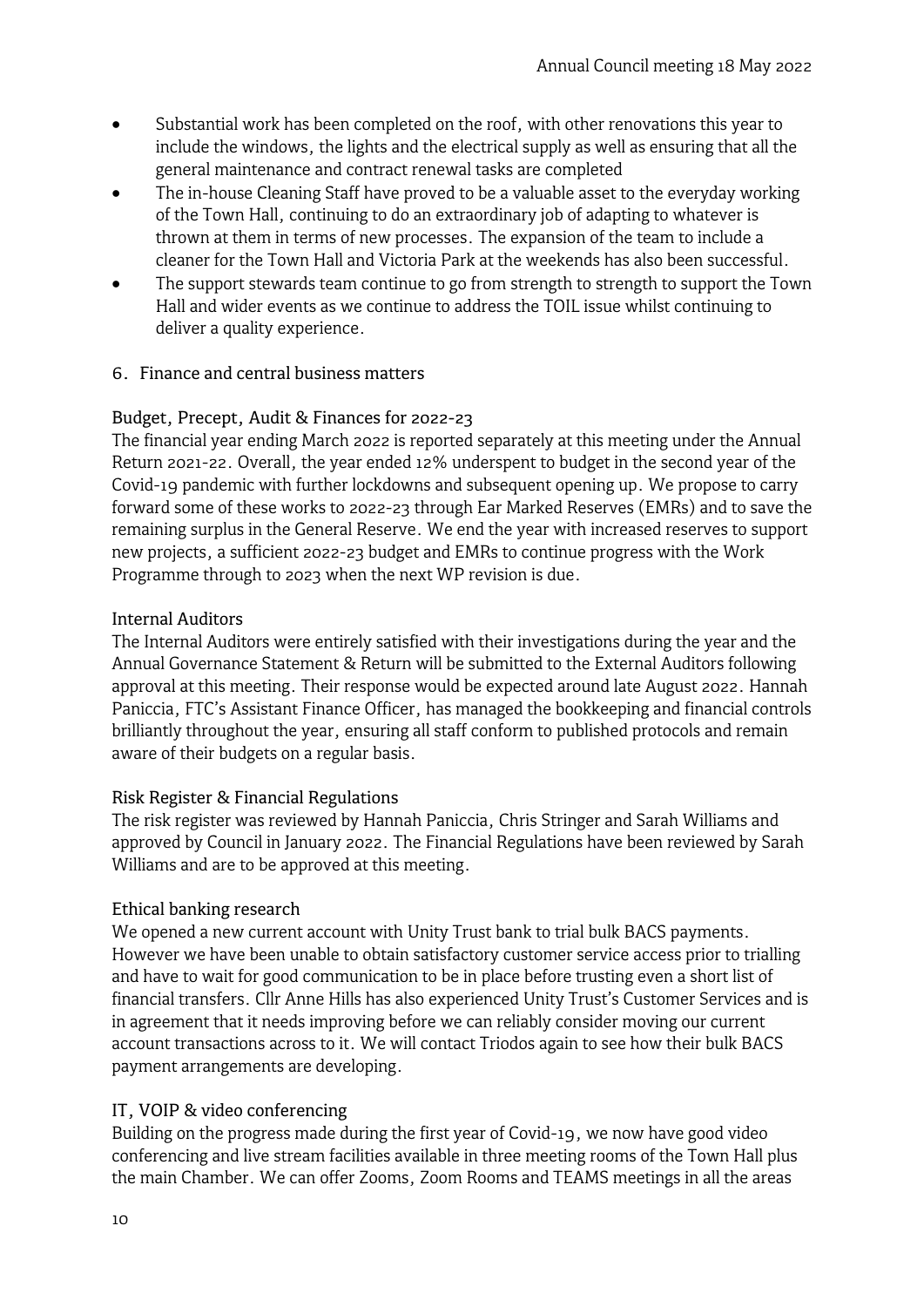and have a budget in for 2022/23 to enhance sound and vision further if necessary. This means that residents can participate in meetings and events more than ever before and without leaving their homes if they are not able to. We offer video conferencing facilities to both community and business organisations at accessible rates. All Town Council public meetings are recorded and streamed live through Frome Town Council's YouTube channel along with many events from the Chamber, again broadening audience capacity.

The majority of staff laptops have been renewed since 2020 and we will start funding towards the next programme of renewal from 2023. Our budget for replacements is therefore halved for 2022/23.

The onsite server that was renewed in March 2020 was purchased for cash and the cost was less than two years' quoted cloud-based subscriptions. We have therefore not been tied to one provider for a five year lease purchase and will carry out a major IT review over the coming year, particularly with regard to greater cloud based services and the new CRM/database.

A key IT project on the agenda for the previous two years has been the development of a CRM database which was intended to be a bespoke central communications, administrative and data hub for the Council. An initial quote received late in 2021 indicated the basic cost to start at £44k - £66k. A project of this financial size is required to be put out to tender on a Contract Finder website and the next step is to write a Request for Tender document. Meanwhile we heard that Somerset County Council (SCC) might have a dormant database ready to be recommissioned and it was thought worthwhile waiting to see what development might take place. We didn't want to reinvent any wheels already in motion.

The direction and speed of development may still be subject to new Unitary developments, but we will aim to future proof connectivity and collaboration as far as possible without holding back the improvements needed internally at FTC any further. The critical requirement requiring bespoke development will be the collation of data for the FIND directory on the FTC website and this may need to proceed ahead of the main database development. Where possible we want to integrate any work done now with a new system in the future.

### General enquiries, telephone call and email volumes

Tricia Mugridge who had worked on the Town Hall front desk since FTC moved to it in 2015 and prior to that at the Library, took semi-retirement and moved to co-ordinating the volunteers at Discover Frome. Tracy Ramsey is Tricia's replacement and joined in August 2021 sharing the front desk duties with Nykki Mehta.

Over the 2021-22 year (Apr21 to Mar22) Tracy, Nykki and regular helpers Sean and Alex handled 5,162 calls directly to the FTC main number 01373 465757, a weekly average of 103 (+32% up on 2020-21).

Email volumes in the 180 days to  $6/5/2022$  total 190k (+7% on similar period a year ago) across the 60 @frometowncouncil email address holders,  $47k (+12%)$  sent and  $135k (+6%)$ received. The average for the highest ten users is 297 (+3%) emails sent & received a week. Although this is a similar volume per top ten users to the last reporting time, the use of Teams for meetings and brief chats means that in real terms the increase in email usage is greater than 3% as many brief messages are now sent via chat in Teams instead of email.